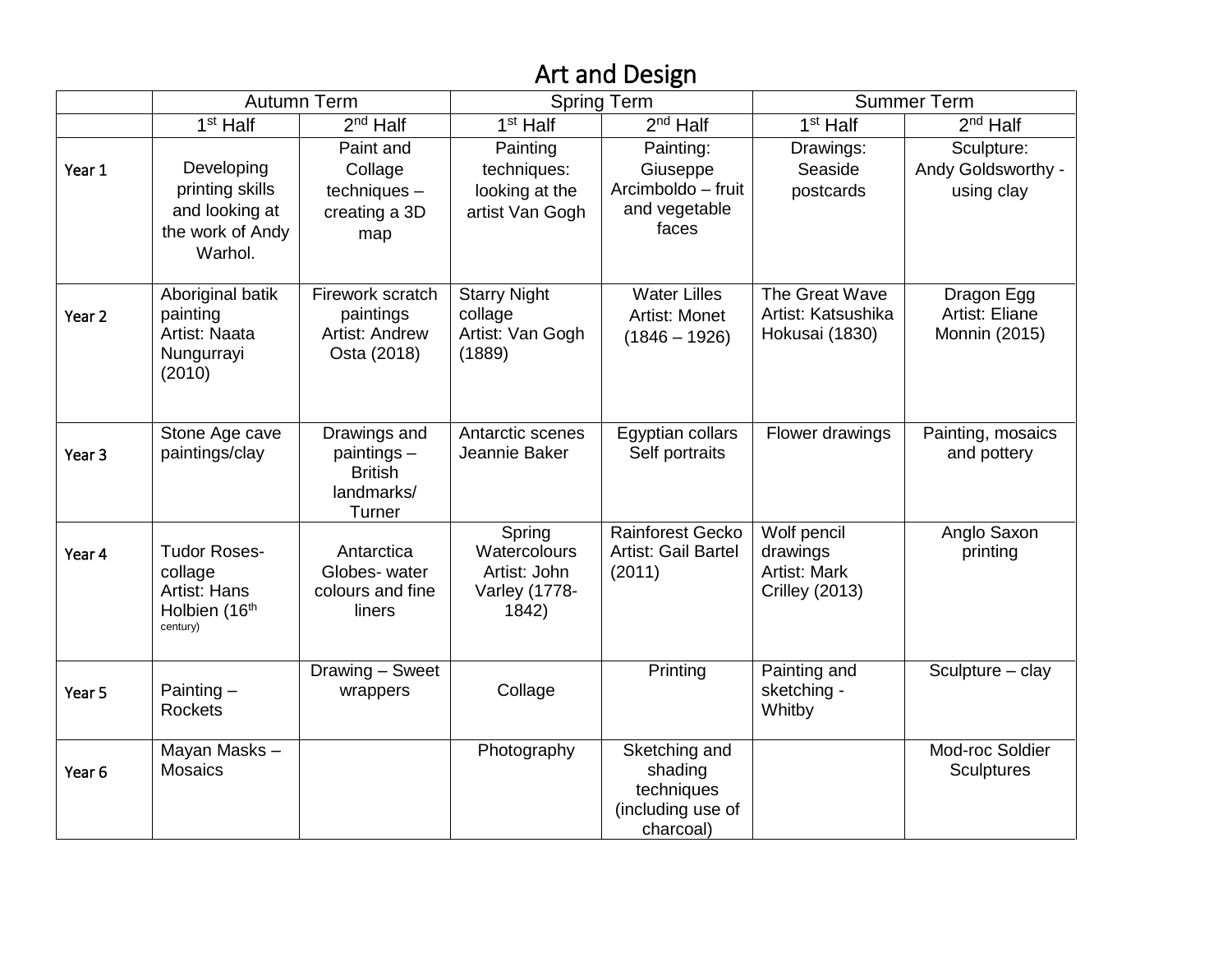| Y <sub>1</sub> | A-Drawing                                                                                                       | <b>B-Painting</b>                                                                    | C-Collage                                                             | D-Sculpture                                                                                                                | E-Print                                                                                                                              | <b>F-Textiles</b>                                                                                                       |
|----------------|-----------------------------------------------------------------------------------------------------------------|--------------------------------------------------------------------------------------|-----------------------------------------------------------------------|----------------------------------------------------------------------------------------------------------------------------|--------------------------------------------------------------------------------------------------------------------------------------|-------------------------------------------------------------------------------------------------------------------------|
|                |                                                                                                                 |                                                                                      |                                                                       |                                                                                                                            |                                                                                                                                      |                                                                                                                         |
| <b>Skills</b>  | Explore ideas<br>and collect visual<br>information.<br>2.<br>Draw Lines of<br>different sizes and<br>thickness. | Use thick and<br>thin brushes.<br>2.<br>Mix primary<br>colours to make<br>secondary. | Use a<br>combination of<br>materials that are<br>cut, torn and glues. | Use techniques<br>1.<br>such as rolling, cutting,<br>moulding and carving.<br>Include lines<br>$\mathbf{2}$<br>and shapes. | Use objects to<br>1 <sub>1</sub><br>create print (fruit,<br>toys, shapes).<br>2.<br>Press, roll, rub<br>and stamp to make<br>prints. | Use weaving to<br>1 <sup>1</sup><br>create a pattern.<br>Join materials<br>2 <sup>2</sup><br>using glue or a<br>stitch. |

**G- We need to ensure that we take inspiration from the greats (classic and modern) in our art lessons.**

1. Describe the work of notable artists, artisans and designers.

2. Use some of the ideas of artist's studies to create pieces.

| <b>Y2</b>     | A-Drawing                                                                                                                 | <b>B-Painting</b>                                                                                                 | C-Collage                                                                                | D-Sculpture                                                                                                                  | E-Print                                                                                                         | <b>F-Textiles</b>                                       |
|---------------|---------------------------------------------------------------------------------------------------------------------------|-------------------------------------------------------------------------------------------------------------------|------------------------------------------------------------------------------------------|------------------------------------------------------------------------------------------------------------------------------|-----------------------------------------------------------------------------------------------------------------|---------------------------------------------------------|
|               |                                                                                                                           |                                                                                                                   |                                                                                          |                                                                                                                              |                                                                                                                 |                                                         |
| <b>Skills</b> | Explore ideas<br>and collect visual<br>information.<br>Explore<br>different methods<br>and materials as<br>ideas develop. | Add white to<br>colours to make tints<br>and black to colours to<br>make tones.<br>2.<br>Create colour<br>wheels. | Sort and<br>$1 \quad$<br>arrange materials.<br>Mix materials<br>2.<br>to create texture. | Use rolled up<br>1.<br>paper, straws, card<br>and clay as materials.<br>2 <sup>1</sup><br>Use a<br>combination of<br>shapes. | Use repeating<br>or overlapping<br>shapes.<br>2.<br>Mimic print<br>from the environment<br>(wallpaper for e.g.) | Use dip dye<br>1.<br>techniques.<br>2.<br>Use plaiting. |

**G - We need to ensure that we take inspiration from the greats (classic and modern) in our art lessons.**

1. Describe the work of notable artists, artisans and designers.

2. Use some of the ideas of artist's studies to create pieces.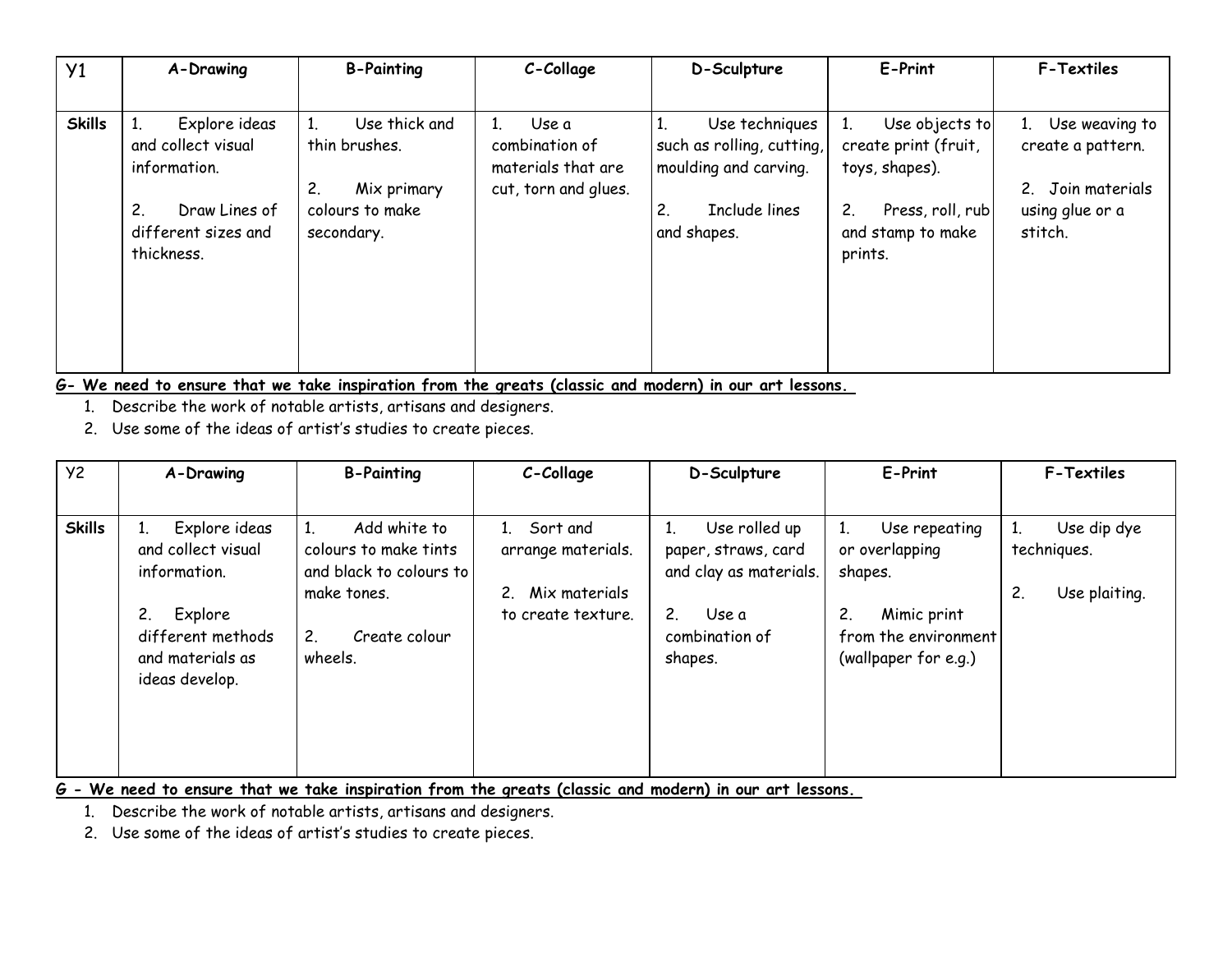| Y3            | A-Drawing                                                               | <b>B-Painting</b>                                                                                      | C-Collage                                                           | D-Sculpture                                                                                          | E-Print                                                        | <b>F-Textiles</b>                                              |
|---------------|-------------------------------------------------------------------------|--------------------------------------------------------------------------------------------------------|---------------------------------------------------------------------|------------------------------------------------------------------------------------------------------|----------------------------------------------------------------|----------------------------------------------------------------|
| <b>Skills</b> | 1. Sketch lightly<br>(so no need to rub<br>out to correct<br>mistakes). | Use a number of<br>brush techniques<br>using thick and thin<br>brushes to produce<br>shapes, textures, | 1. Ensure work is<br>precise.<br>2. Select and<br>arrange materials | 1. Create and<br>combine shapes to<br>create recognisable<br>forms (e.g. shapes<br>made from nets or | Replicate<br>1.<br>patterns seen in<br>natural<br>environment. | 1. Create<br>weavings.<br>Shape and<br>2.<br>stitch materials. |
|               | 2. Use shading to<br>show light and<br>shadow.                          | patterns and lines.<br>Mix colours<br>effectively.                                                     | for a striking<br>effect.<br>3. Use tessellation<br>and masaic.     | solid materials).<br>2. Use clay and<br>other mouldable<br>materials.                                | 2.<br>Make precise<br>repeating patterns.                      |                                                                |

**G - We need to ensure that we take inspiration from the greats (classic and modern) in our art lessons.**

1. Replicate some of the techniques used by notable artists, artisans and designers.

2. Create original pieces that are influenced by the studies of others.

| y <sub>4</sub> | A-Drawing                                                                                                          | <b>B-Painting</b>                                                                                          | C-Collage                                                                                           | D-Sculpture                                                                                               | E-Print                                                                                                         | <b>F-Textiles</b>                                              |
|----------------|--------------------------------------------------------------------------------------------------------------------|------------------------------------------------------------------------------------------------------------|-----------------------------------------------------------------------------------------------------|-----------------------------------------------------------------------------------------------------------|-----------------------------------------------------------------------------------------------------------------|----------------------------------------------------------------|
| <b>Skills</b>  | 1. Use hatching<br>and cross hatching<br>to show tone and<br>texture.<br>2. Use different<br>types $(H, HB, B)$ of | Use watercolour<br>paint to produce<br>washes for<br>backgrounds then<br>add detail.<br>2. Experiment with | Select and<br>arrange materials<br>for a striking<br>effect.<br>2. Use coiling,<br>overlapping, and | Include texture<br>that conveys<br>feelings, expression<br>or movement.<br>2. Add materials<br>to provide | 1. Make printing<br>blocks (e.g. from<br>coiled string glued<br>to a block).<br>2. Use layers of<br>two or more | Use basic cross<br>stitch and<br>backstitch.<br>Colour fabric. |
|                | pencils to show<br>line, tone and<br>texture.                                                                      | creating mood with<br>colour.                                                                              | montage.                                                                                            | interesting detail.                                                                                       | colours.                                                                                                        |                                                                |

**G - We need to ensure that we take inspiration from the greats (classic and modern) in our art lessons.**

1. Replicate some of the techniques used by notable artists, artisans and designers.

2. Create original pieces that are influenced by the studies of others.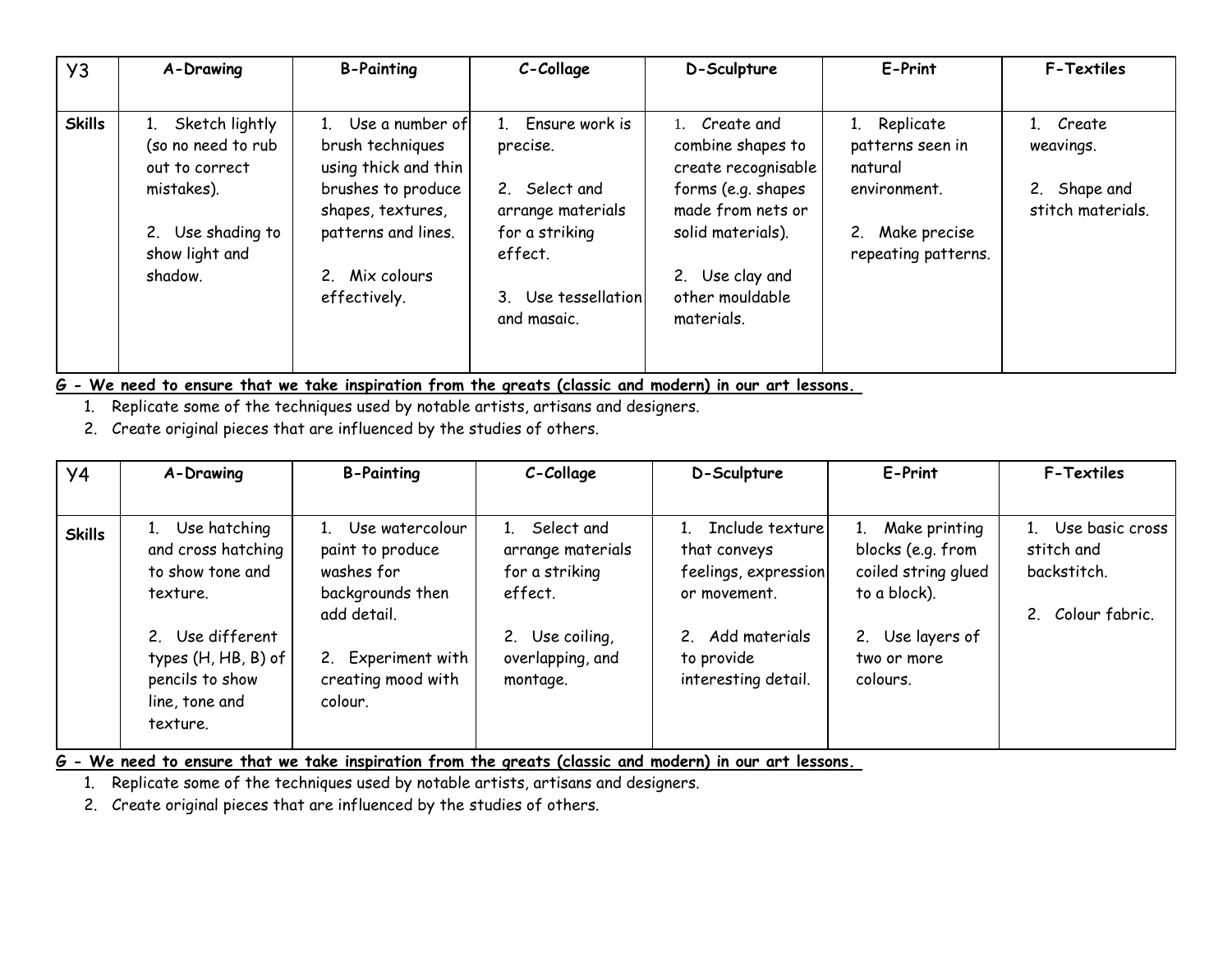| Y <sub>5</sub> | A-Drawing                                                                                                                                              | <b>B-Painting</b>                                                                                                                                                                                                                                           | C-Collage                                                                                                                 | D-Sculpture                                                                                                                 | E-Print                                                                                           | <b>F-Textiles</b>                                                          |
|----------------|--------------------------------------------------------------------------------------------------------------------------------------------------------|-------------------------------------------------------------------------------------------------------------------------------------------------------------------------------------------------------------------------------------------------------------|---------------------------------------------------------------------------------------------------------------------------|-----------------------------------------------------------------------------------------------------------------------------|---------------------------------------------------------------------------------------------------|----------------------------------------------------------------------------|
| <b>Skills</b>  | 1. Choose a style<br>of drawing<br>suitable for<br>work (e.g.<br>realistic or<br>impressionisti<br>$c)$ .<br>2. Use lines to<br>represent<br>movement. | 1. Sketch (lightly)<br>before painting to<br>combine lines and<br>colour.<br>2. Use the qualities of<br>watercolour and<br>acrylic paints to<br>create visually<br>interesting pieces.<br>3. Use brush strokes and<br>paint qualities to<br>create texture. | 1. Combine<br>visual and<br>tactile<br>qualities.<br>2. Mix textures<br>(rough and<br>smooth, plain<br>and<br>patterned). | Use tools to carve<br>1.<br>and add shapes,<br>texture and<br>pattern.<br>Combine visual<br>2.<br>and tactile<br>qualities. | 1. Build up layers<br>of colours.<br>2. Create an<br>accurate<br>pattern, showing<br>fine detail. | 1. Quilt, pad and<br>gather fabric.<br>2. Show precision in<br>techniques. |

**G - We need to ensure that we take inspiration from the greats (classic and modern) in our art lessons.** 

1. Give details (including own sketches) about the style of some notable artists, artisans and designers.

2. Show how the work of those studied was influential in both society and to other artists.

3. Create original pieces that show a range of influences and styles.